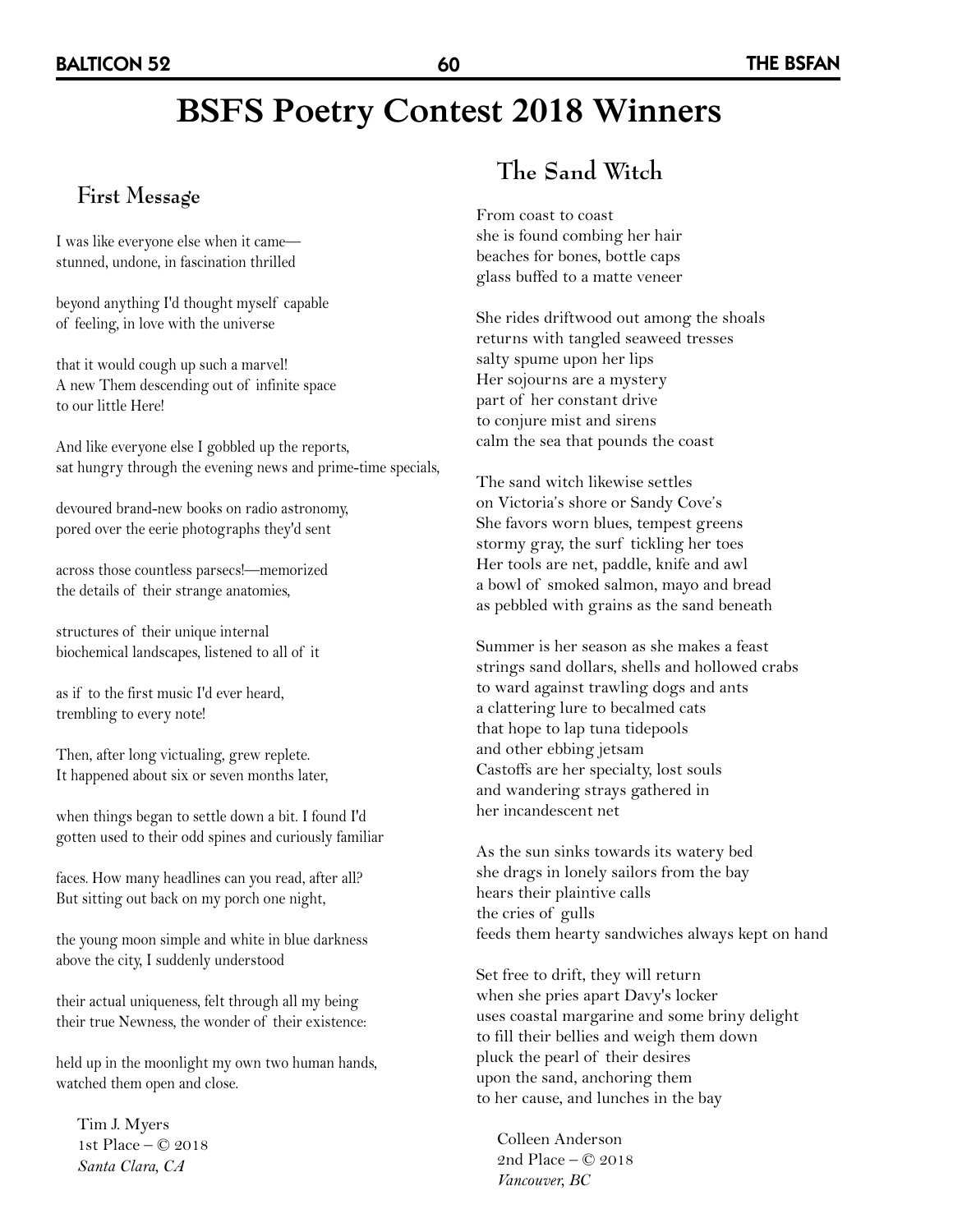# **BSFS Poetry Contest 2018 Winners**

### **Laika, Muttnik**

There was a command:

Khrushchev demanded another flight before they'd ironed out the bugs, a dog would suffice to appease him.

There was perspective:

They chose a mutt off the streets because strays survive in extremes of temperatures and conditions.

There was empathy:

"I wanted to do something nice for her: so I took her home to play with my kids. She had so little time left to live," said the leading scientist.

There were the facts:

For political reason, it was a lie she didn't live for six days she died within hours, her death was not kind.

There was the reverence:

Over two decades later, the truth was made known, so not without guilt, Moscow paid her homage in stone.

> Marge Simon 3rd Place – © 2018 *Ocala, FL*

#### **The Legend of the Bubaki 1938—Czechoslovakia**

Quick! Clap your hands over your ears. Do not listen. Black cats drag the faceless man's cart down the path leading to the river.

He hides under the bridge and sobs like a baby who has lost her mother. You want to find this abandoned child; take her in your arms

and dab away her tears, but she does not exist. The cries you hear come from the Bubaki, who will coil tentacles around you in an unbreakable

grip. He will drag you into dark, rushing water and hold you beneath the surface until your soul separates from your body. As it drifts up,

he will snatch it and stuff it into his sack for transport to the forest. He will loop it like a strand of yarn over a low branch. On the next full-moon night,

he will pluck slivers of nocturnal sounds from prowling animals. He will braid their shrieks into thick garments used to cloak your stolen soul.

Pamela R. Anderson Honorable Mention – © 2018 *Munroe Falls, OH*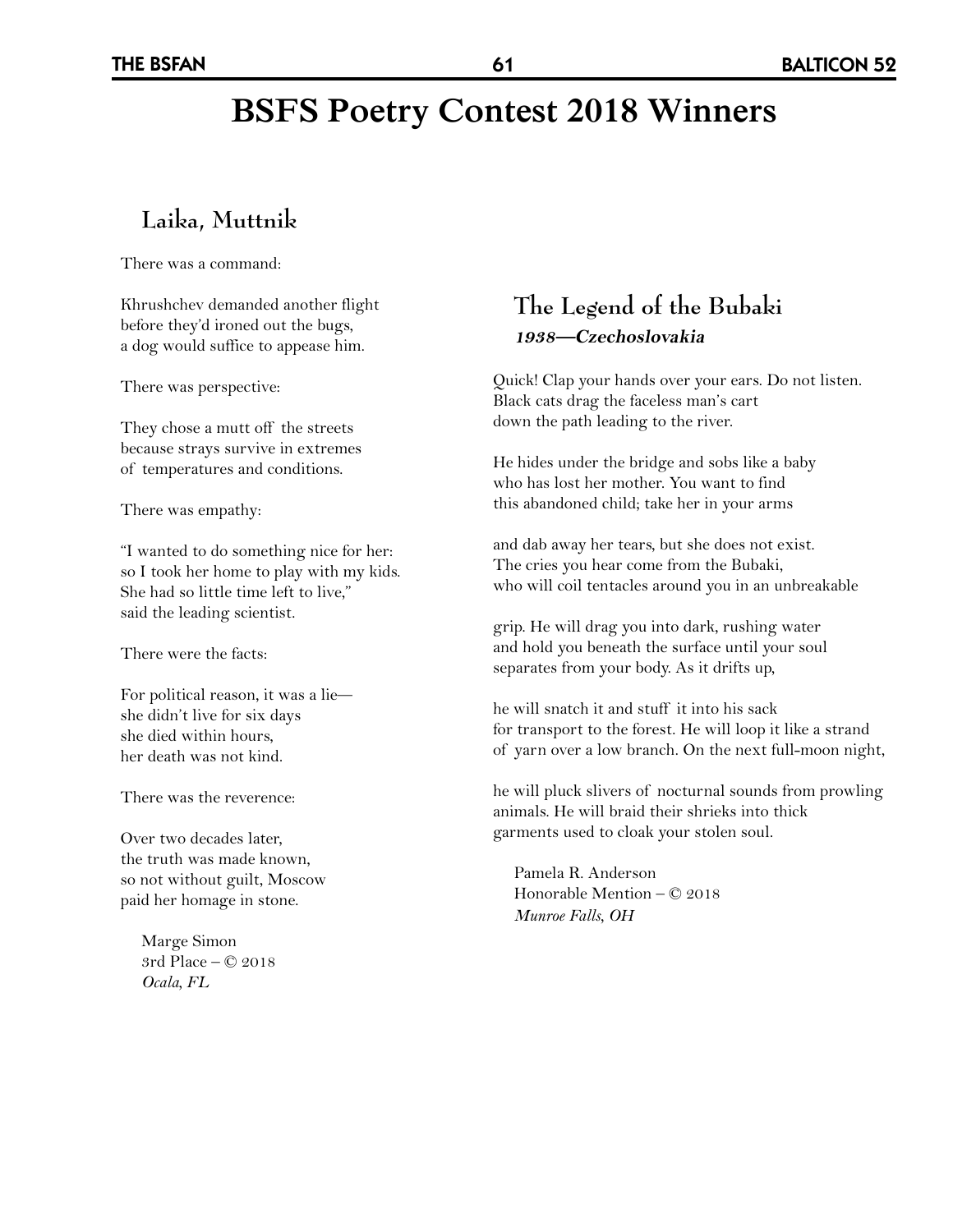# **BSFS Poetry Contest 2018 Winners**

#### **The Elegy I Should I Have Written**

She lives over there, deep in the wood. Those are her purple orchids you know. That bark you hear comes from the trees where ancient waters flow.

The river's edge laps soft and still, its heart a rush of waves. Lavender lotus blossoms rest on lily pads as perfumed floating graves.

She gave the ferryman two pence for safe travel past her dreams; Her smile he carried across waves of mauve in his boat and coat of aubergine.

> There is no pain, deep in the wood. There is no slow decay. Seraphims climb milky skies, on sextet wings of violet shades.

Clouds of periwinkle in the morn, diamond stars at night, white and lavender ribbons adorned, when she took her ferry ride.

It was with consequence she left to go where we could not abide. Despite her own heart's desire, the wood has no room for those outside. These bowed, unbroken souls she left still speak fruits of love on her name. Her scent, much like sweet amaranth, still lingers throughout our days.

The wavy vines and curly limbs, she once wove with violaceous hands? Have they been tended with such loving care, since she met her ferryman?

The laughter she suckled at her side, has it e'er been heard again? Or did it follow her, deep in those lilac woods to linger with its true friend?

Pray tell, where is she now deep in the wood? That her loved ones may yet find a pomegranate seed to chew and not be left behind.

They reach the outer bank at last. She finds the carafe of mulberry wine. She waits for us beyond the wood atop a bed of thyme.

MéShelle Fae Honorable Mention – © 2018 *Ladson, SC*